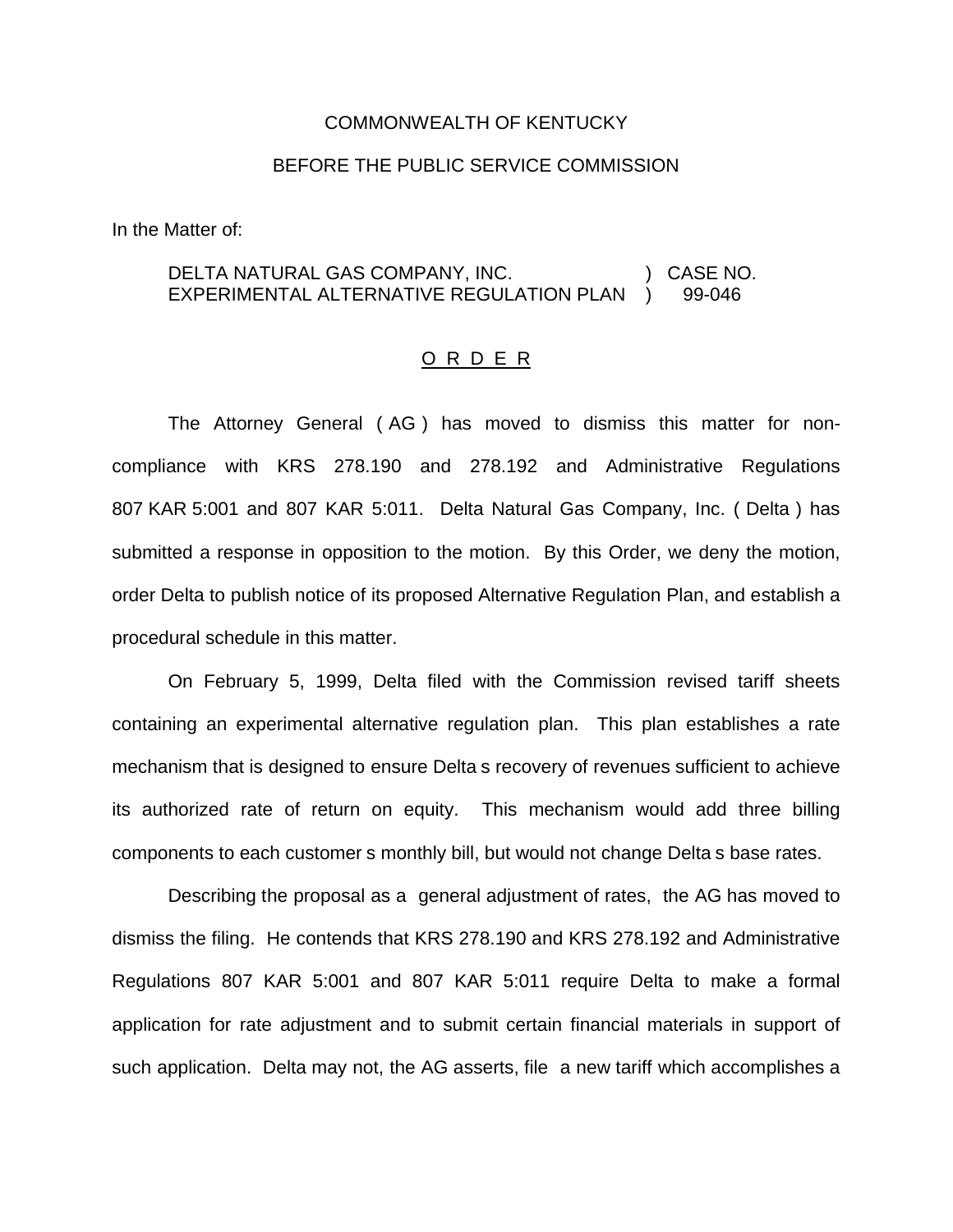general rate increase accompanied by a letter of explanation, without calling the matter an application for general increase of existing rates or complying with the regulatory and statutory requirements that accompany an application for a general increase of rates. AG s Motion at 2-3. Delta s actions, the AG asserts, represent an attempt to subvert the existing regulatory process.

Delta rejects the AG s characterization of its proposed Alternative Regulation Plan as a filing for general rate adjustment. It terms its proposal as a formula or plan for the automatic increase or decrease of Delta s rates and charges upon the occurrence of certain events. Delta s Response at 2. Delta further notes that its base rates will not change if the proposed plan is approved and that the submission of the plan is consistent with other alternative rate regulation proposals which the Commission has reviewed.

Based upon its review of the proposed Alternative Regulation Plan and the pertinent provisions of KRS Chapter 278, the Commission finds that Delta s application is not a request for general rate adjustment, but a request for the establishment of a new rate. While Delta s proposal will create a mechanism that may result in additional charges assessed to Delta's customers and thus is a rate,  $<sup>1</sup>$  it will not alter the utility s</sup> existing general service rates. Administrative Regulation 807 KAR 5:001, Section 10, requires a utility to file an application only for a general rate adjustment in existing rates. It does not require an application for the assessment of a new charge or rate. Administrative Regulation 807 KAR 5:011, Sections 6 and 9, expressly permit a utility to amend its tariff by filing revised rate schedules when such amendments do not involve a

 $1$  See KRS 278.010(12).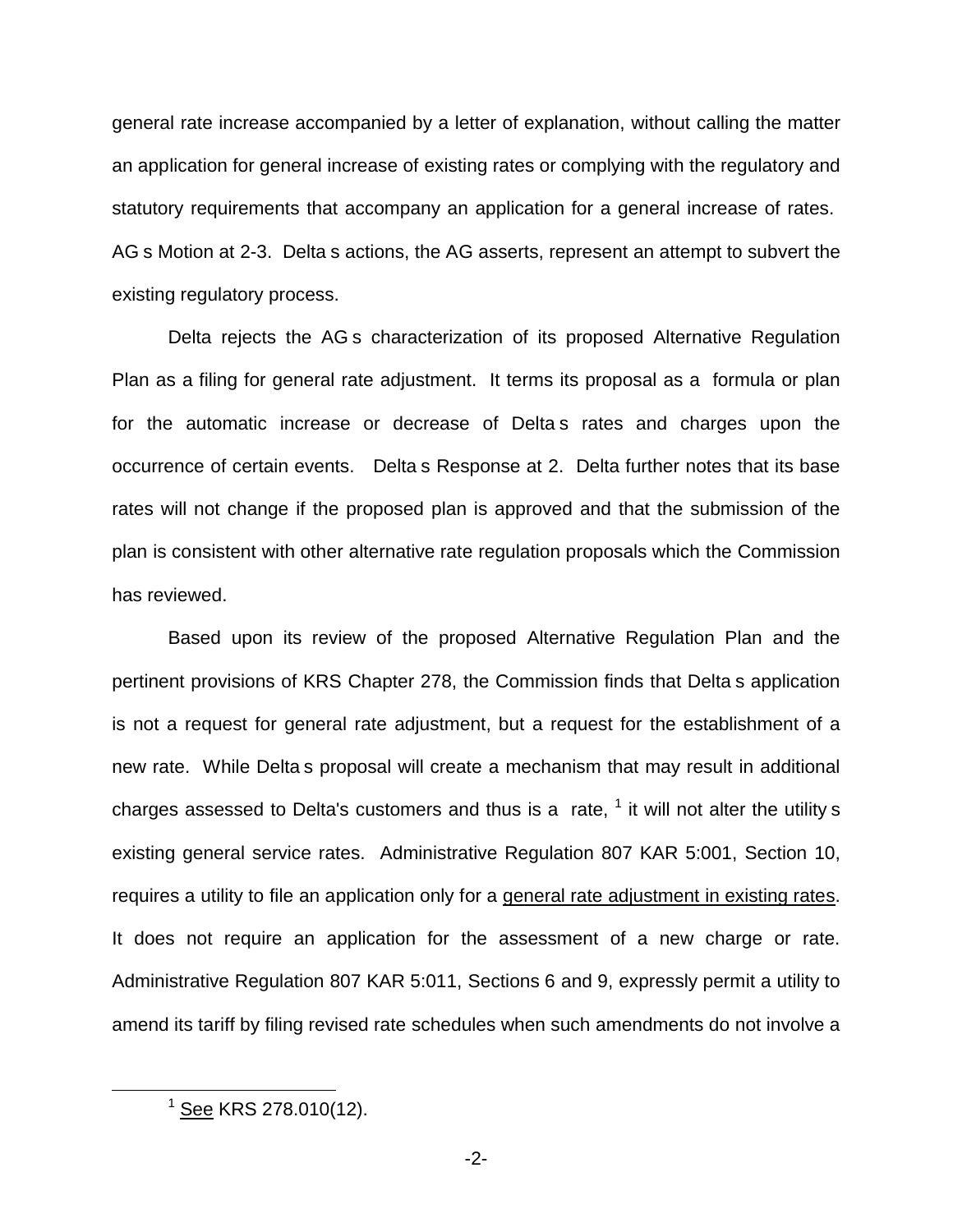general adjustment of existing rates. Neither KRS 278.180 nor KRS 278.190 expressly requires the filing of a rate application. Previous applications for alternative rate regulation plans<sup>2</sup> were not required to meet the requirements of Administrative Regulation 807 KAR 5:001, Section 10.

Based upon the above, the Commission finds that the AG s motion to dismiss should be denied. We further find that, as Delta s proposed Alternative Regulation Plan will likely affect every Delta customer s bill, Delta should publish notice of the Plan s filing to ensure public awareness of this proceeding.

The Commission shares the AG s concerns about Delta s reservation of the right to either choose to implement the modified version or continue to remain under traditional regulation should its Plan be modified. $3$  Delta contends that this reservation is necessary since any modifications may limit Delta s right to demand, collect and receive fair, just and reasonable rates.<sup>4</sup> Since KRS Chapter 278 already affords protections for this right, see KRS 278.400 and 278.410, such reservation is unlawful and is not recognized by the Commission.

 $2$  See, e.g., Case No. 97-513, Modification To Western Kentucky Gas Company, A Division Of Atmos Energy Corporation (WKG) Gas Cost Adjustment To Incorporate An Experimental Performance-Based Ratemaking Mechanism (PBR) (June 1, 1998); Case No. 97-171, Modifications To Louisville Gas And Electric Company's Gas Supply Clause To Incorporate An Experimental Performance-Based Ratemaking Mechanism (Sept. 30, 1997); Case No. 96-079, The Tariff Filing Of Columbia Gas Of Kentucky, Inc. To Implement Gas Cost Incentive Rate Mechanisms (July 31, 1996). The AG participated in two of these proceedings and apparently did not object to the lack of any application meeting the requirements of Administrative Regulation 807 KAR 5:001, Section 10.

 $3$  Letter from John F. Hall to Helen C. Helton of February 5, 1999, at 21.

 $<sup>4</sup>$  Id.</sup>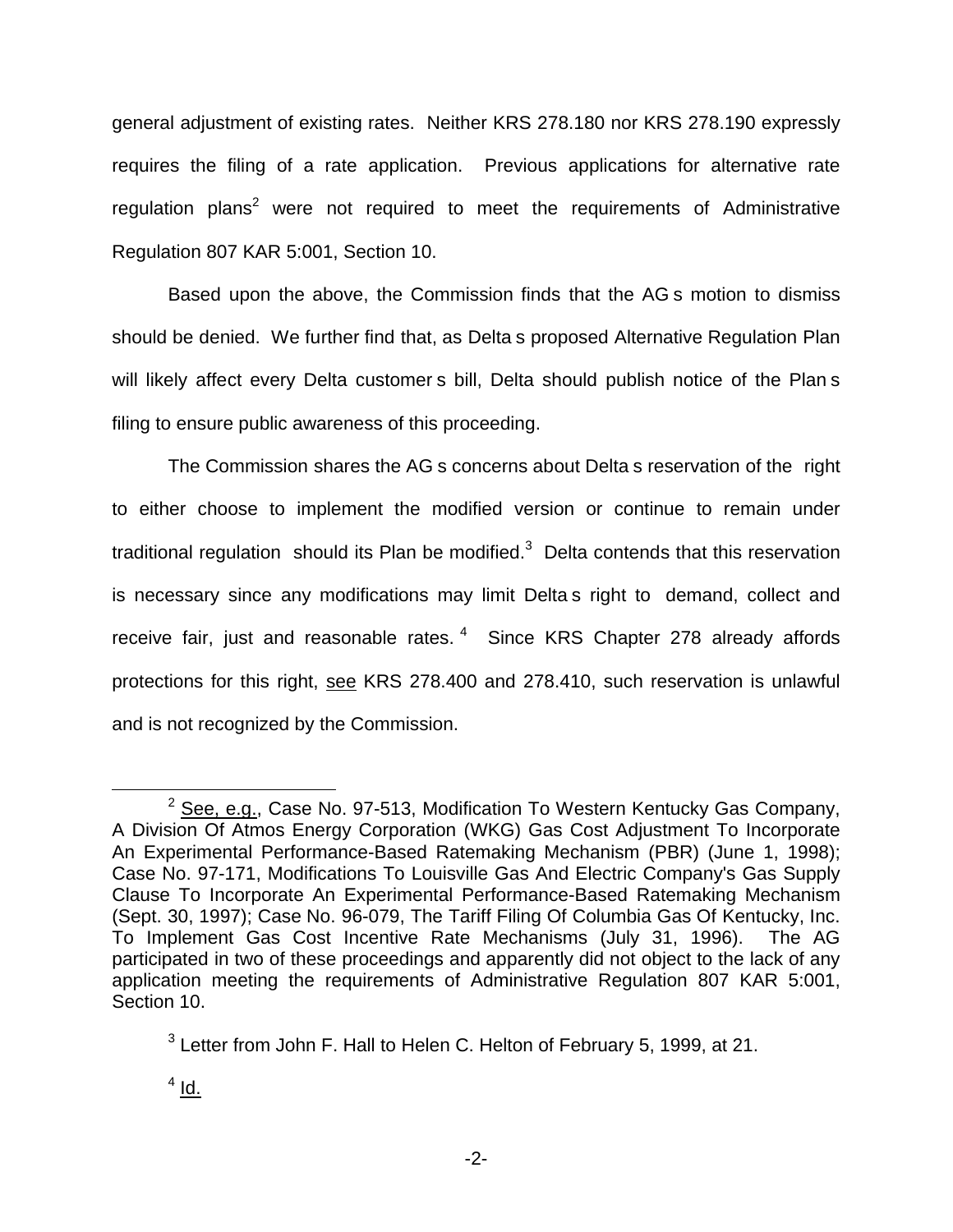IT IS HEREBY ORDERED that:

1. The AG s Motion to Dismiss is denied.

2. Within 20 days of the date of this Order, Delta shall publish notice of the filing of its proposed Alternative Regulation Plan in a form that generally conforms with Administrative Regulation 807 KAR 5:001, Section 10(3). In lieu of the content required by Administrative Regulation 807 KAR 5:001, Sections 3(a) 3(d), Delta shall provide a brief description of the proposed Alternative Regulation Plan and its potential effects on customer bills. Within 45 days of the date of this Order, Delta shall file proof of such publication with the Commission.

3. The procedural schedule set forth in the Appendix to this Order shall be followed.

4. All requests for information and responses thereto shall be appropriately indexed. All responses shall include the name of the witness who will be responsible for responding to the questions related to the information provided, with copies to all parties of record and 10 copies to the Commission.

5. Delta shall give notice of the hearing in accordance with the provisions set out in 807 KAR 5:011, Section 8(5). At the time publication is requested, it shall forward a duplicate of the notice and request to the Commission.

6. At any hearing in this matter, neither opening statements nor summarization of direct testimony shall be permitted.

7. Motions for extensions of time with respect to the schedule herein shall be made in writing and will be granted only upon a showing of good cause.

-2-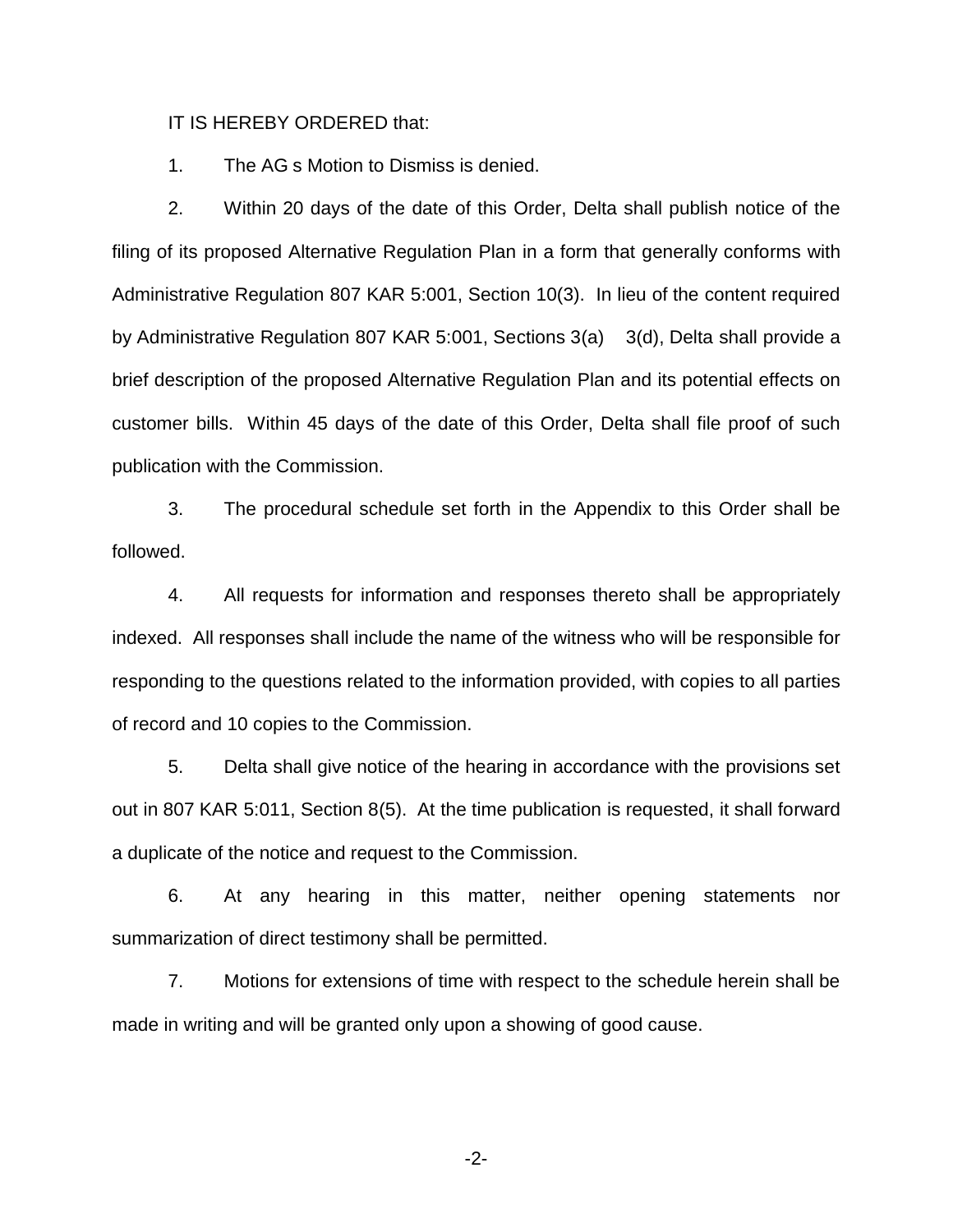8. All documents that this Order requires to be filed with the Commission shall be served upon all other parties by first class mail or express mail.

9. Service of any document or pleading shall be made in accordance with Administrative Regulation 807 KAR 5:001, Section 3(7), and Kentucky Civil Rule 5.02.

Done at Frankfort, Kentucky, this 10<sup>th</sup> day of May, 1999.

By the Commission

ATTEST:

Executive Director

\_\_\_\_\_\_\_\_\_\_\_\_\_\_\_\_\_\_\_\_\_\_\_\_